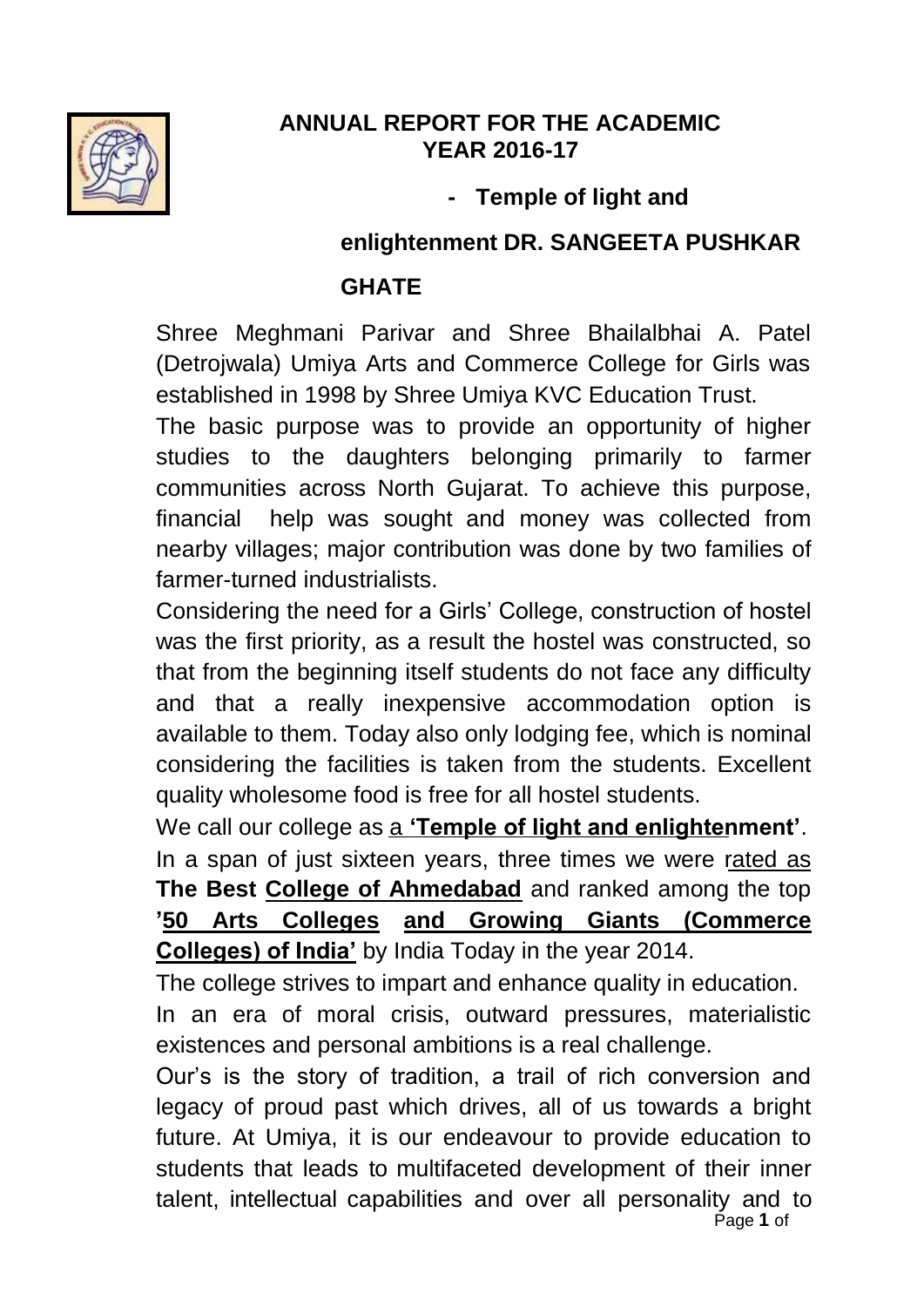inculcate into them,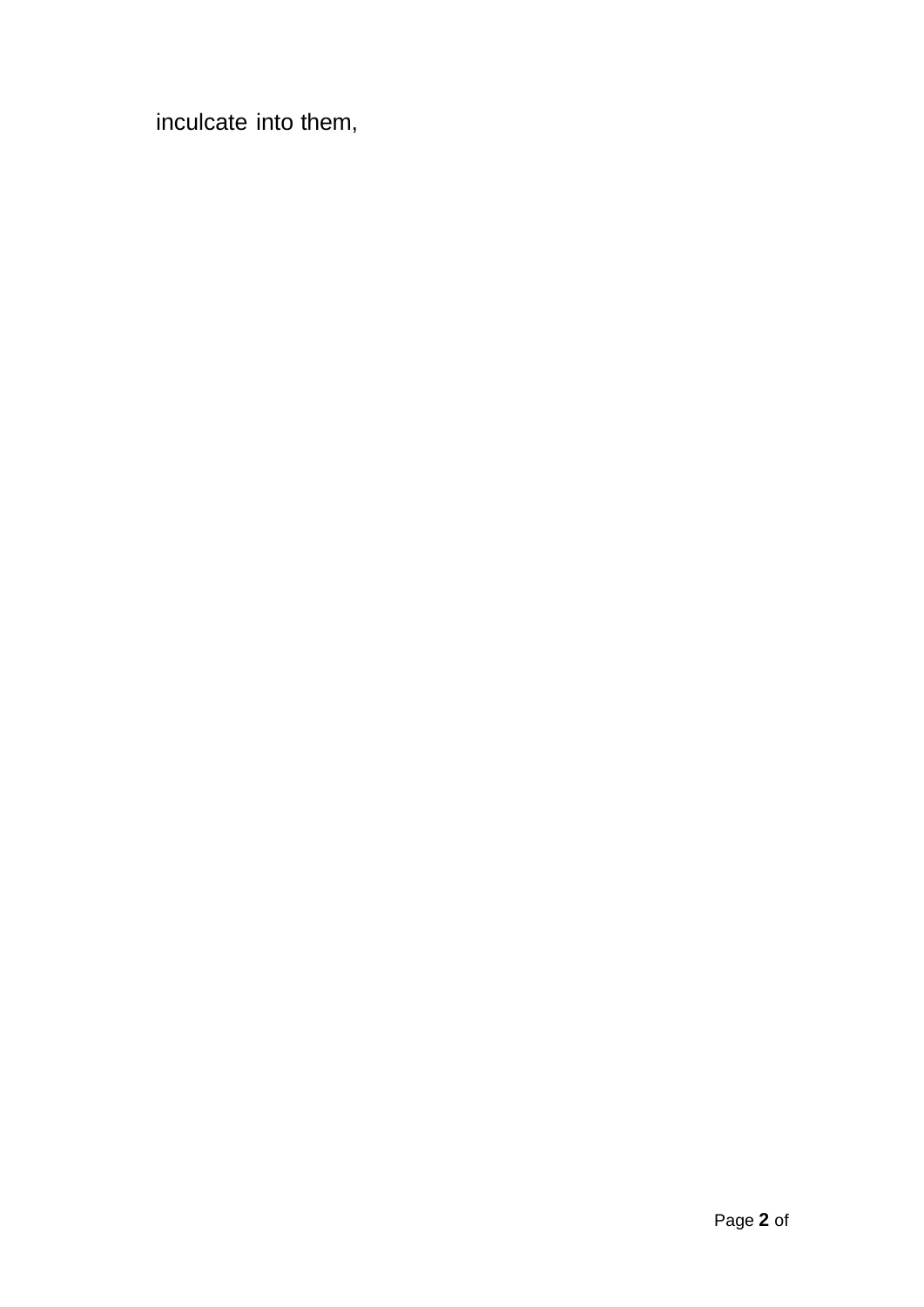cultural and national spirit, thus making them a responsible global citizen and conscientious human being.

I would like to share with you the immense pleasure the release of eleventh volume of sannidhi, which means **Paraspar ni Nikatata**. I congratulate the entire team of SANNIDHI, the faculty members, and the students who have worked hard for its grand success. At the same time, I thank all the readers for their appreciable response. I express my gratitude to Umiya Parivar.

We acknowledge the contributions of the management, all teaching and admin staff members, our support staff, students, parents and alumni who have helped us in our efforts, to impart quality education and have contributed whole-heartedly.

## **New Events at the Campus**

The Academic Year started on a very positive Note; We signed an M.o.U. with the Institute of Company Secretaries of India to start a study centre at our college.

Tenth Issue was released by Honorable Higher Education Minister Shree Bhupendrasinhji Chudasama Saheb,

President of Shree K.V.C. Education Trust, Shree Babubhai J. Patel.

For Physical & Mental Fitness, weekly a lecture & practical was initiated in every class, were all students were taught Yoga & other Exercises.

Know Your Student (KYS) programme was successful in bringing newly admitted student closer to the College Environment.

Enthusiasm of N.S.S. volunteers made us apply for another unit of N.S.S. Gujarat University granted permission for it, and both units together performed extremely well throughout the year.

One Day seminar on preparation for GPSC Class- I & II competitive Exam was arranged. 265 students participated in it. Study materials were provided to them.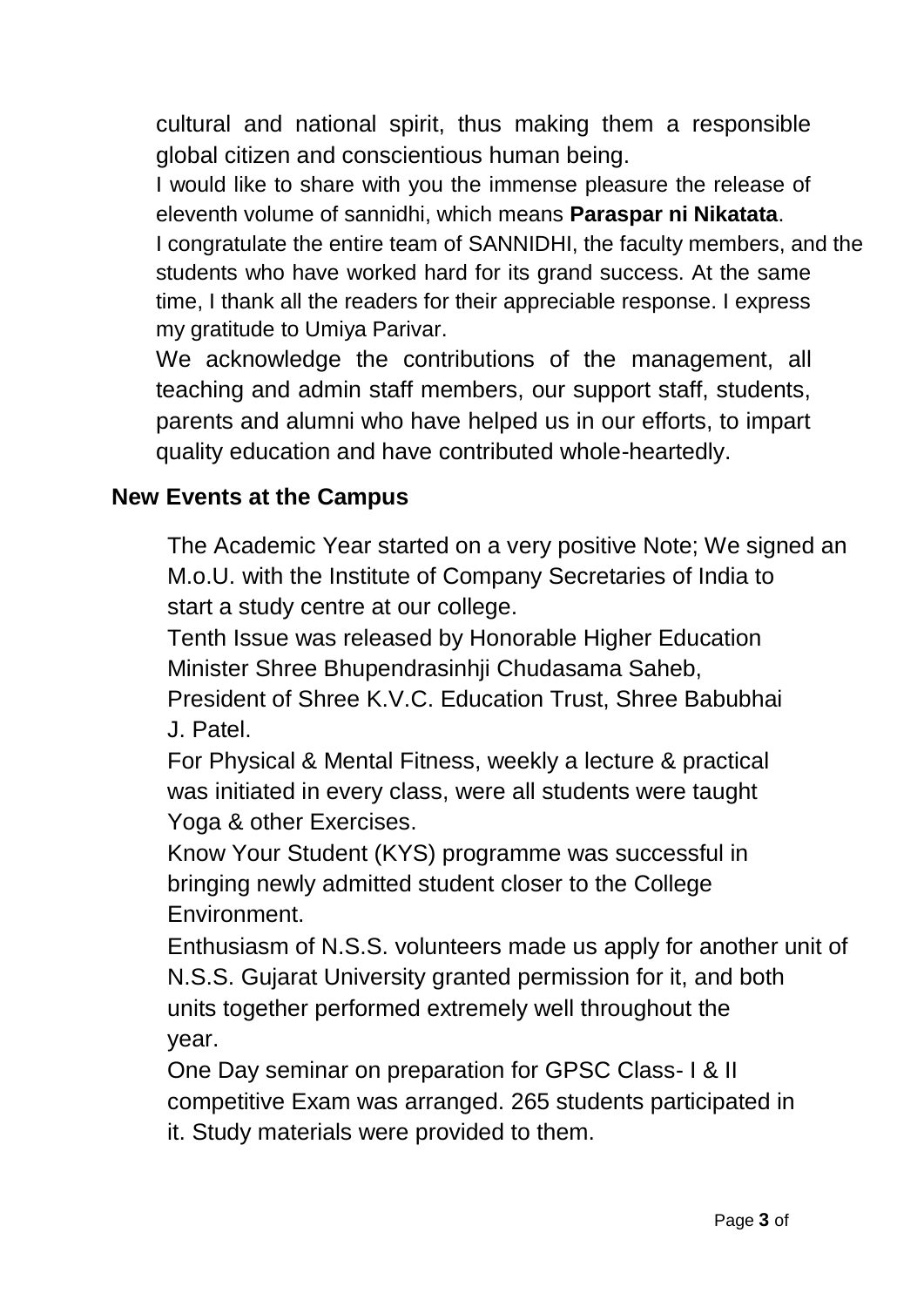We had arranged 'Khadi For Gandhigiri' were students took pledge to purchase khadi, on Birth anniversary of Father of the Nation Mahatma Gandhi.

In cleanliness drive, students cleaned the road from campus to highway and planted 100 saplings of plumeria rubra.

Swami Vivekanand"s Birthday was celebrated as "Youth Day". Students posed as Swami Vivekanand. Audio clip of Swamiji"s Chicago speech was played in all class rooms. Exhibition of Books on life, thoughts & Philosophy of Swami Vivekanand was arranged.

7 Days N.S.S. Camp on Digital India was arranged in Limbadiya village. 60 students had participated in it. In order to motivate sports persons, they were shown Dangal Movie.

Retired R.T.O. officer Shaheriyaar Zaveri delivered lecture on Defensive Driving.

"Confluence of Educational Achievers" – felicitation programme of Toppers of Semester – V (Arts) was arranged, wherein they shared success Mantras with all students.

Small But Meaningful work was done by students of the college, Total 100 pieces of 21 items (2100 pieces) were distributed to students of Backward areas.

Intercollege public speaking contest was hosted in fond memory of Late President of Shree Umiya K.V.C. Education Trust, Shree Mansukhbhai M. Patel.

We also signed MOU with Rural Urban Development and Management Institute(RUDMI). 30 hours course on "Bhartiya Mahila - Viplav thi Vartaman Sudhi" was conducted. Experts like Dr. Mandaben Parikh, Dr. Mehboob Desai, Dr. Ami Upadhyaya, Dr. Priti Tivari, Dr. Shirinben Mehta, Ms. Chandrikaben, Shyayaraben, Bhartiben Parmar, Dr. Falguniben Parikh took lectures and provided valuable insight.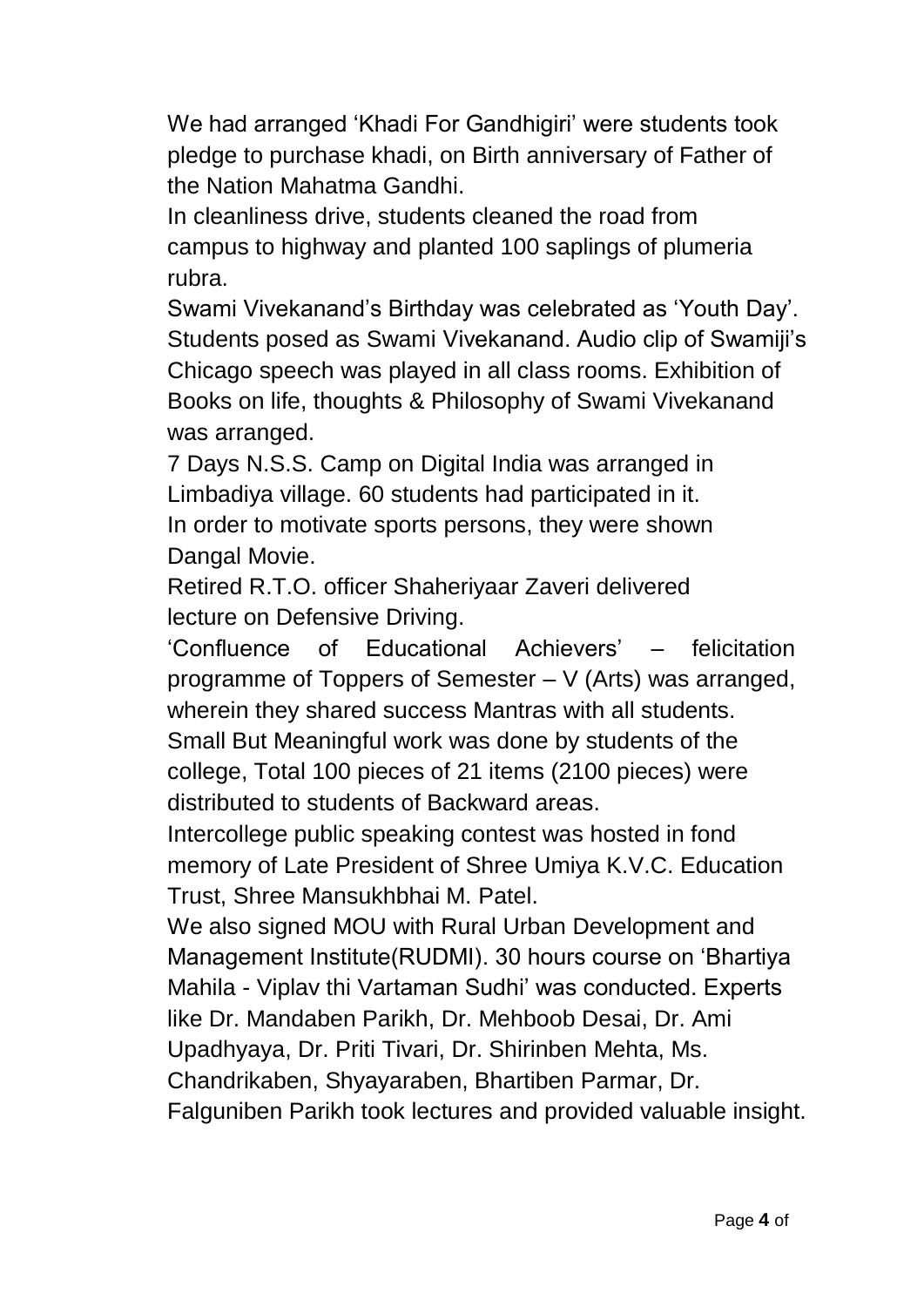Another MoU was signed with M/s Munimji Training and Placement Pvt. Ltd. 30 hours" course on Goods & Service Tax (G.S.T.) was conducted, which was attended by 260 students. Student Support Programme was started wherein senior students taught their juniors after college hours. This helped weaker students to cope up with the syllabus. Since students are more open and free with their peers and friends, this initiative has become very popular among them. We celebrated "Nutrition Week" during which a series of lectures and demonstrations were arranged for students aged between 17 to 24 years. The theme was "Nutrition - A Way To Happiness'.

Special initiatives were undertaken under Career Placement Cell. Careers in Law, Higher Education, Banking and Insurance were discussed as alternative career option.

Students participated in various competitions like Poster Making, Quiz, Slogan Writings, Elocution and Debates organized by the Forest Department on O-Zone Day. 136 students were felicitated by Hon"ble V.C. of Gujarat University Dr. Himanshu Pandya during Prize Distribution and Annual Function.

#### **Students Achievements**

# **No. of Programmes Offered: 06**

# **No. of Final Year Students: 498**

- Our Softball team became Gujarat University Champions.
- Our Powerlifting team became Gujarat University Champions.
- Our Kho-Kho team became 1<sup>st</sup> Runners up in Gujarat University.
- Our Kabbadi team became 1<sup>st</sup> Runners up in Gujarat University.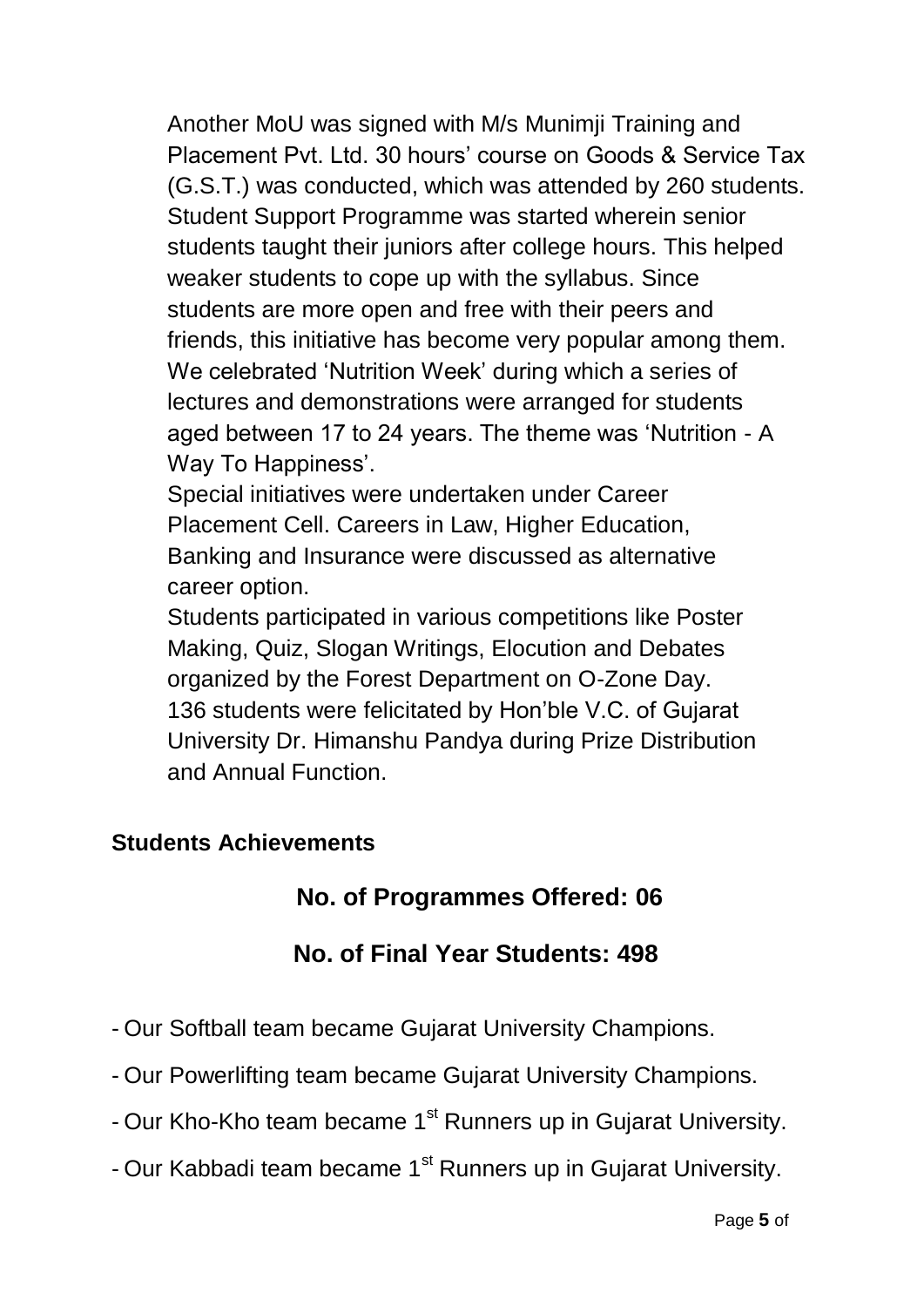- Athletics team won 6 Medals in Athletic meet.
- Our college Volleyball team won Ahmedabad Open Championship.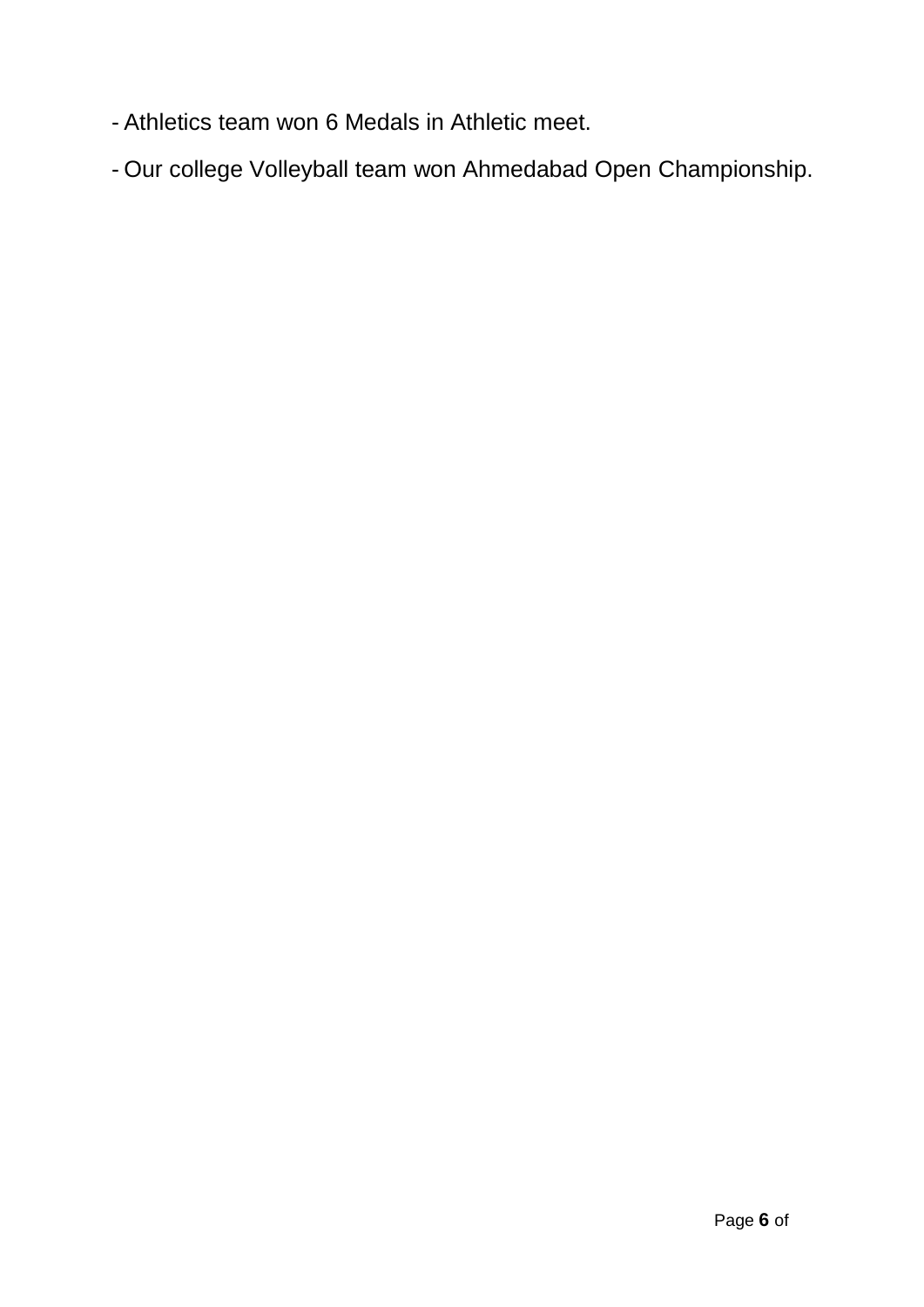- Our Civil Defence platoon won 1<sup>st</sup> Prize in 26<sup>th</sup> January Republic Day Parade held at Dholka
- Pooja Bharwad won Intercollege Public Speaking Contest hosted by our college.
- At Gujarat University Youth Festival, our college team won 2 prizes in Folk Dance and Clay Modelling.
- Our student won 3<sup>rd</sup> Prize in Intercollege Essay Writing Competition hosted by Central University of Gujarat.
- Our student won 2<sup>nd</sup> Prize in Intercollege Poetry Recitation competition hosted by Central University of Gujarat.
- At CTAC Camp of N.C.C. our student got Gold medal in Rifle Shooting.
- At CTAC Camp of N.C.C. our student won Silver medal in elocution competition.

| <b>Event</b>         | Level | <b>Prize</b> |
|----------------------|-------|--------------|
| <b>Discuss throw</b> | Zonal | <b>First</b> |
| Shotfoot             | Zonal | <b>First</b> |
| 200 mt. Running      | Zonal | <b>First</b> |
| 1500 mt. Running     | Zonal | First        |
| Volleyball           | Ward  | <b>First</b> |
| Kabbadi              | Zonal | First        |
| Kho-Kho              | Zonal | <b>First</b> |
| Rassa Khech          | Zonal | First        |

#### **Khel Mahakumbh – 2016-'17**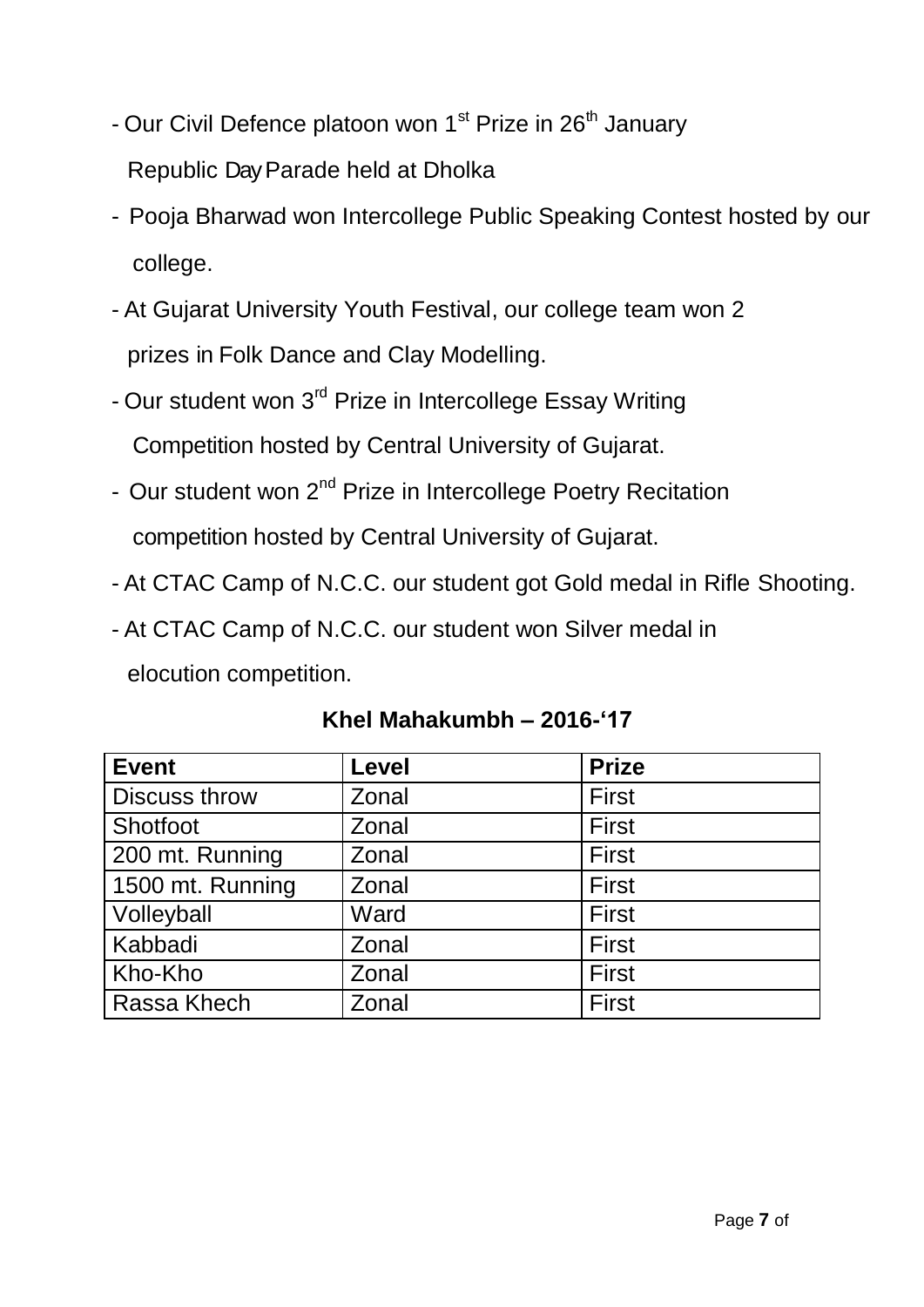## **DEPARTMENTAL ACTIVITIES**

## **English Department**

- **-** Participation of students of B.A. Semester 1,3 & 5 in Literature Quiz.
- -25 students participated in a workshop on "Wedding Album" by Girish Karnad.
- Invited Dr. Anand Vyas "Pramukh Swami Arts & Commerce College" for lively interaction with students on T.S. ELIOT: A CRITICAL STUDY.
- Students of B.A. Semester-IV and Semester-VI presented speeches and poetry recitation on Subject related Poems.
- -Subject related movies such as David Copperfield, A Passage to India, Bishop"s Candlestick, Romeo Juliet, Julius Caesar and Blue Umbrella were shown to students.

#### **Hindi Department**

- To celebrate Premchand Jayanti, presentations on works of Premchand were made by the students.
- On the Janma Jayanti of Great Saint Tulsidas, Dohas of Saint Tulsidas were recited by the students.
- To create awareness amongst the people about the importance of "Our Rashtra Bhasha", all students participated in a rally to celebrate Hindi Day, which was organized by Rashtra Bhasha College; Our college also organised Poetry Recitation, Elocution, Poetry Compilation for students to celebrate "Hindi Week".
- Chief Editor of Rajasthan Patrika, Shree Pradip Joshi was invited to deliver a speech on Literature and Journalism.
- -As a part of Education Tour, students visited Aadivasi Museum at Gujarat Vidyapith.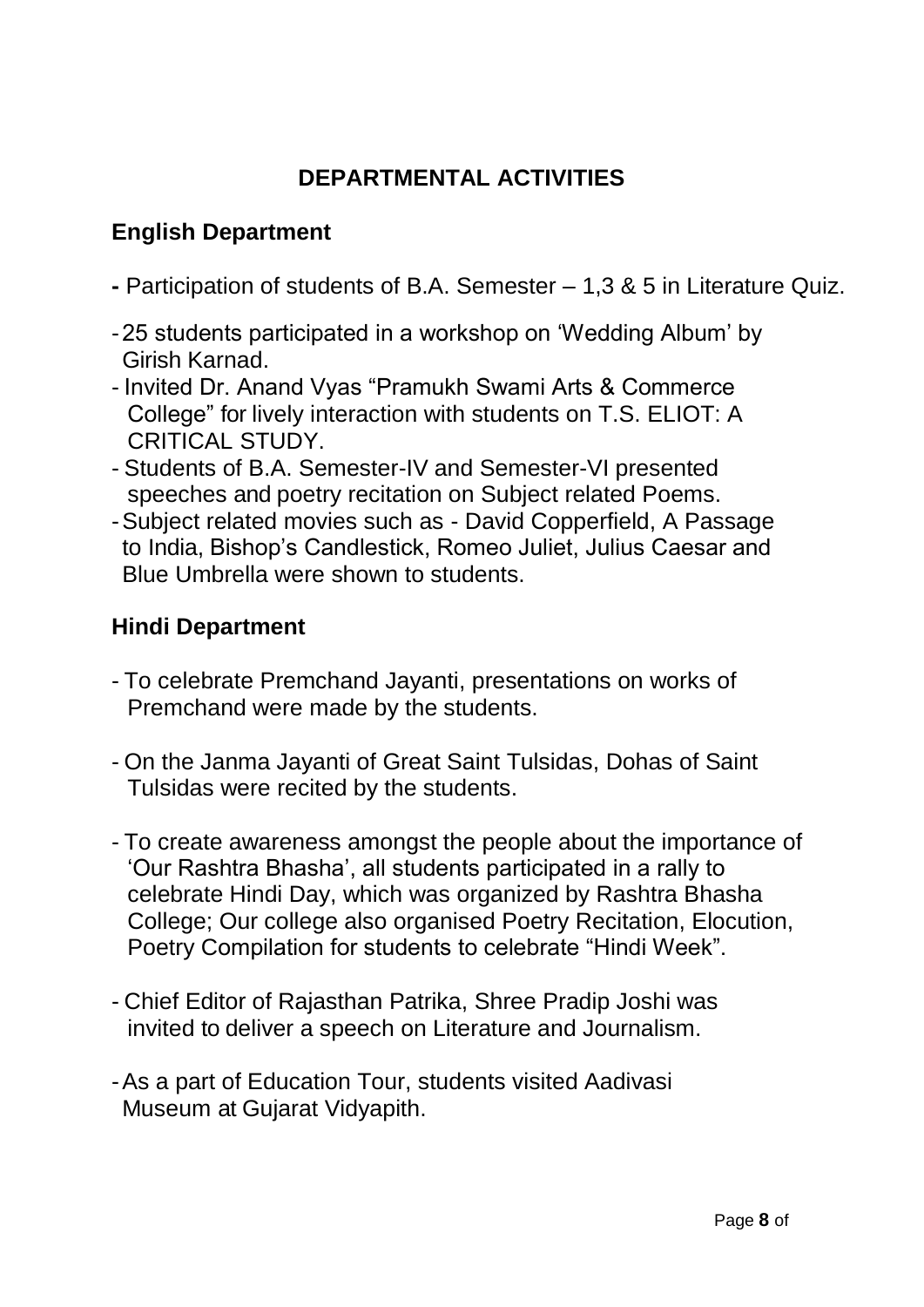## **Gujarati Department**

- Under "Meet the Author" Programme, met Dhiruben Patel, with Semester –V students a critic and writer, who enlightened the students with her views.
- On the Janma Jayanti of Umashankar Joshi, the students & teachers had a lively discussion.
- -An informative lecture by Shree Manoj Shukla was organized on SOFT SKILL DEVELOPMENT.
- -An excellent video presentation was prepared by B.A. Semester -5 Students on Gandhiji and Gandhi Ashram (2<sup>nd</sup> October).
- An Education Tour to Nadiad, Vidyanagar and Karamsad was organized , in Nadiad, students visited Govardhan Ram Tripathi Memorial. An interaction with Shri Kulinchandra Yagnik (Ex-VC, North Gujarat University) was organized. A lecture was delivered by Ex. Prof. and Author Shree Manibhai H. Patel. We also visited Birth Place of Shree Sardar Vallabhbhai Patel in Karamsad.
- A project report was submitted to college as part of Educational Tour.

#### **Sociology Department**

- Students visited "Sakhi Jyot Sangathan" an NGO by our own faculty for educational purpose, the students prepared a detailed report on their visit.
- The whole Department visited "Gujarat Vidyapith".
- Students had planned celebration of Teacher"s Day and joined Social Services.
- A quiz was organized by the department.

#### **Commerce Department**

- Students were taken for Industrial visit to Mother Dairy, Gandhinagar.

The students prepared a project report on their visit.

- A Commerce Quiz was organized by the department.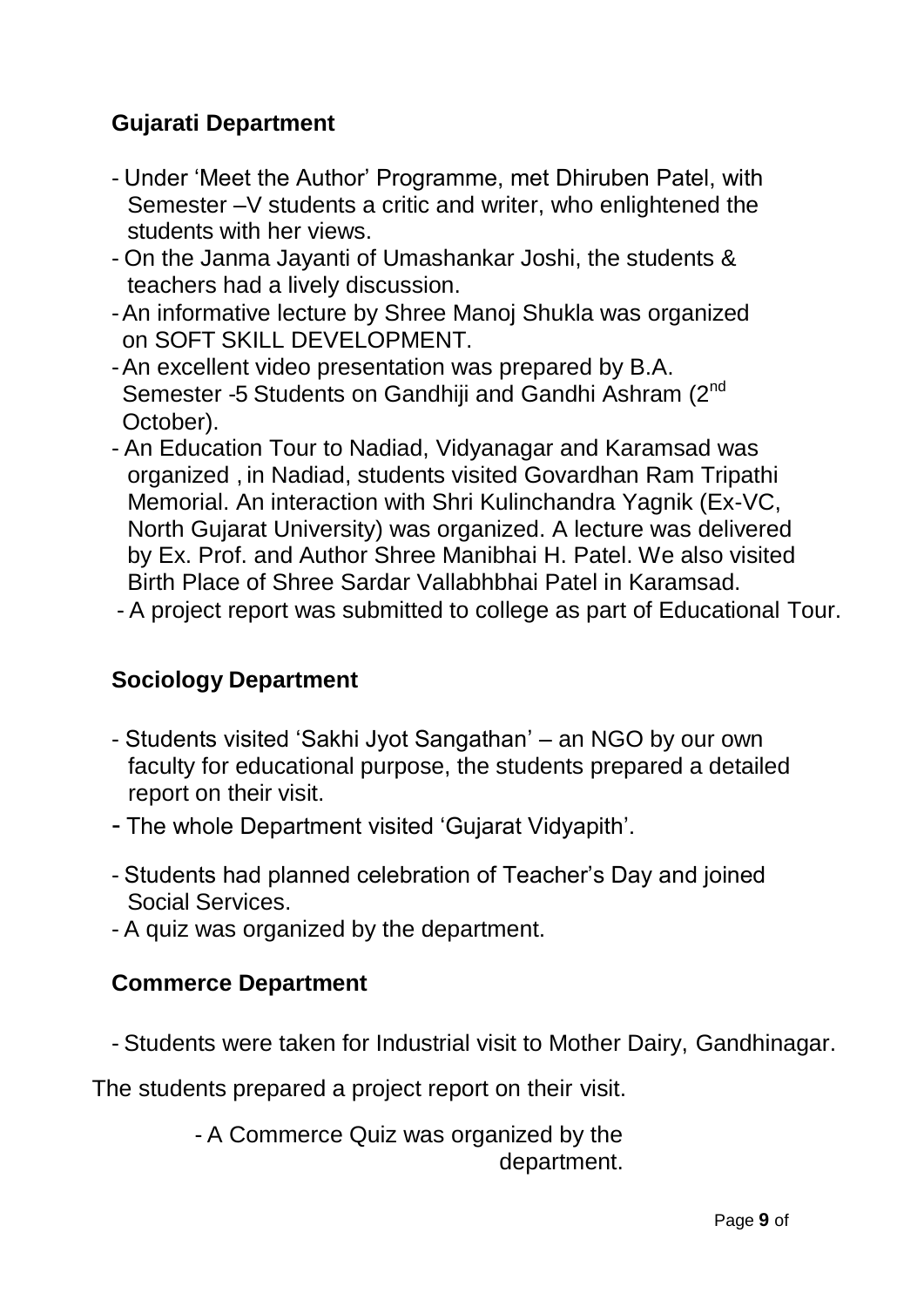- Faculties and students visited Akshaypatra Yojana Govt. of Gujarat.
- Chirag Shah [CA] conducted a workshop on T.D.S. at campus.
- -Chirag Shah [CA] conducted a seminar on Career Guidance for
	- M.Com. students at campus.

### **COMMITTEES**

## **CWDC (URMI)**

- 35 students participated in an essay competition organized on "Women in Present India". Six students were declared winner and awarded certificates.

- Seven students attended a seminar on "Women Empowerment" held at L.D. Arts College.

- Nearly 250 students attended a lecture on Nutrition as part of Nutrition Week Celebration.

- On 8<sup>th</sup> March 2017, International Women's Day celebration was organized. All students participated in Brain Storming and long forgotten games were organized for the students.

- A Team of students undertook the pledge of cleanliness and cleaned the campus and its surroundings.

## **N.C.C.**

- 50 students enrolled in NCC during 2016-17.

- A weekly parade is held in college campus on every Thursday.

| <b>No</b> | <b>Activity</b> | <b>Place</b>           | <b>Date</b>                    | <b>Class/Students</b><br>No. of<br><b>Students</b> | <b>Remarks</b>                           |
|-----------|-----------------|------------------------|--------------------------------|----------------------------------------------------|------------------------------------------|
|           | N.C.C. Camp     | Lakshdee<br>(Kavarthi) | 16-4-2016 to<br>$5 - 5 - 2016$ | Patel Arti                                         | Awarded with<br><b>Silver Medal with</b> |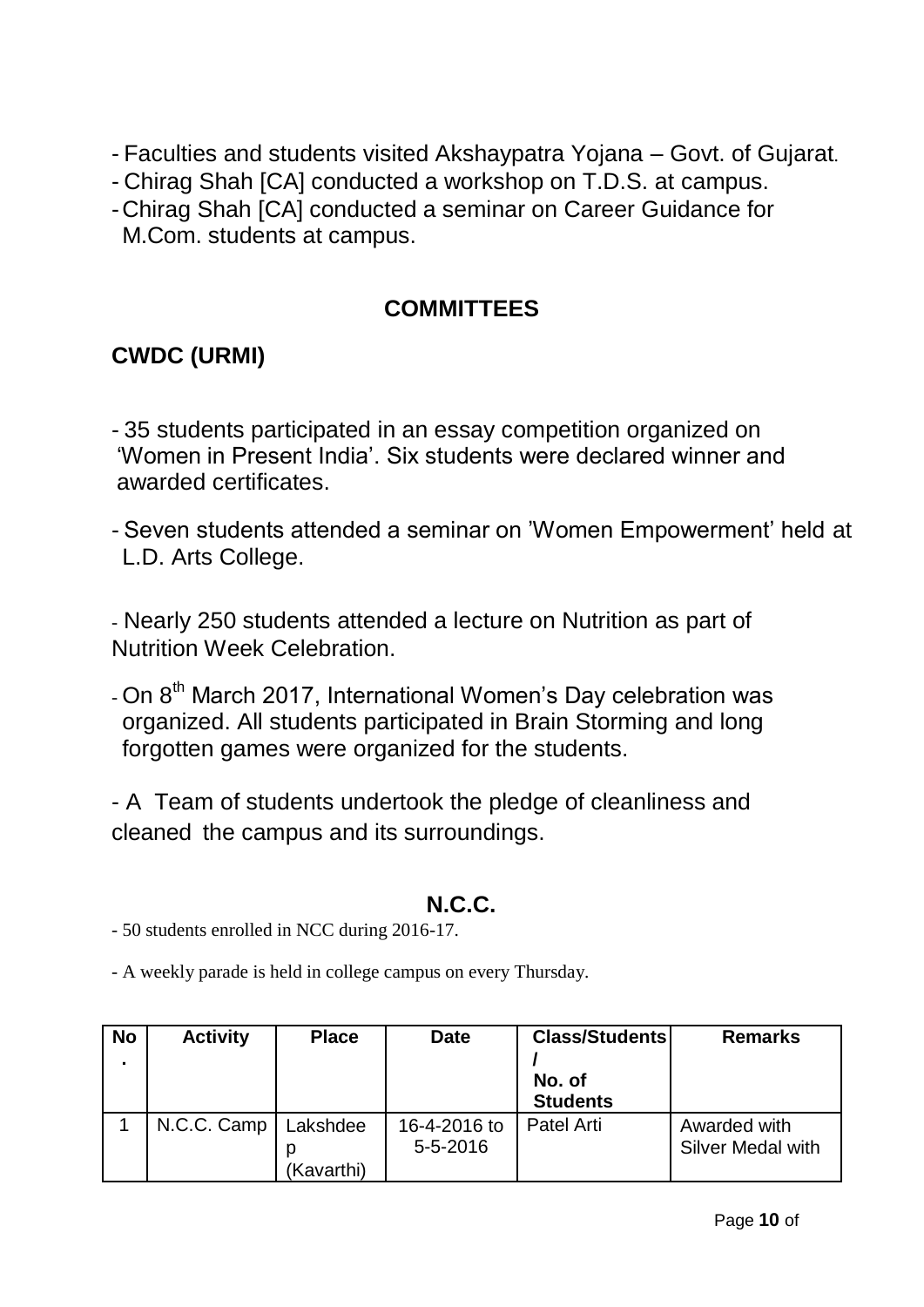|                |                    |                           |                             |                            | certificate for<br><b>Best Swimming</b>                                                                                             |
|----------------|--------------------|---------------------------|-----------------------------|----------------------------|-------------------------------------------------------------------------------------------------------------------------------------|
| $\overline{2}$ | T.S.C. Camp        | Thamna                    | 2-6-2016 to<br>11-6-2016    | 05                         | Participation                                                                                                                       |
| 3              | C.A.T.C.<br>Camp   |                           | 18-6-2016 to<br>21-6-2016   | Charoliya<br>Sharmish<br>a | Participation                                                                                                                       |
| $\overline{4}$ | C.A.T.C.<br>Camp   |                           | 27-6-2016 to<br>6-7-2016    | 05                         | Participation                                                                                                                       |
| 5              | C.A.T.C.<br>Camp   |                           | 18-7-2016 to<br>27-7-2016   | Charoliya<br>Sharmish<br>a | Participation                                                                                                                       |
| 6              | I.G.C.<br>Training | Thamna                    | 3-8-2016 to<br>12-8-2016    | Charoliya<br>Sharmish<br>a | Participation                                                                                                                       |
| $\overline{7}$ | T.C.S. Camp        | Thamna                    | 17-8-2016 to<br>26-8-2016   | Charoliya<br>Sharmish<br>a | Participation                                                                                                                       |
| 8              | C.A.T.C.<br>Camp   |                           | 25-9-2016 to<br>5-10-2016   | <b>Rathod Niraj</b>        | <b>Received Silver</b><br>Medal for<br>Debate<br>Competition                                                                        |
| 9              | C.A.T.C.<br>Camp   |                           | 25-9-2016 to<br>5-10-2016   | <b>Bihola Janki</b>        | Received<br><b>Gold Medal</b><br>for fire<br>shooting                                                                               |
| 10             | N.C.C. Camp        | Manali                    | 28-10-2016 to<br>28-11-2016 | Zala Poonam                | Participate<br>d in<br>Mountaina<br>r y,<br>Awarded<br>as a Best<br>Cadre<br>Awarde<br>with<br>d<br><b>Best</b><br>Rope of<br>Medal |
| 11             | N.I.C. Camp        | Vallabh<br>Vidyanag<br>ar | 9-1-2017 to<br>20-1-2017    | Charoliya<br>Sharmish<br>a | Trophy<br>was<br>awarded<br>for<br>excellent<br>performan<br>c e to all<br>students<br>Won the<br><b>NIP Trophy</b>                 |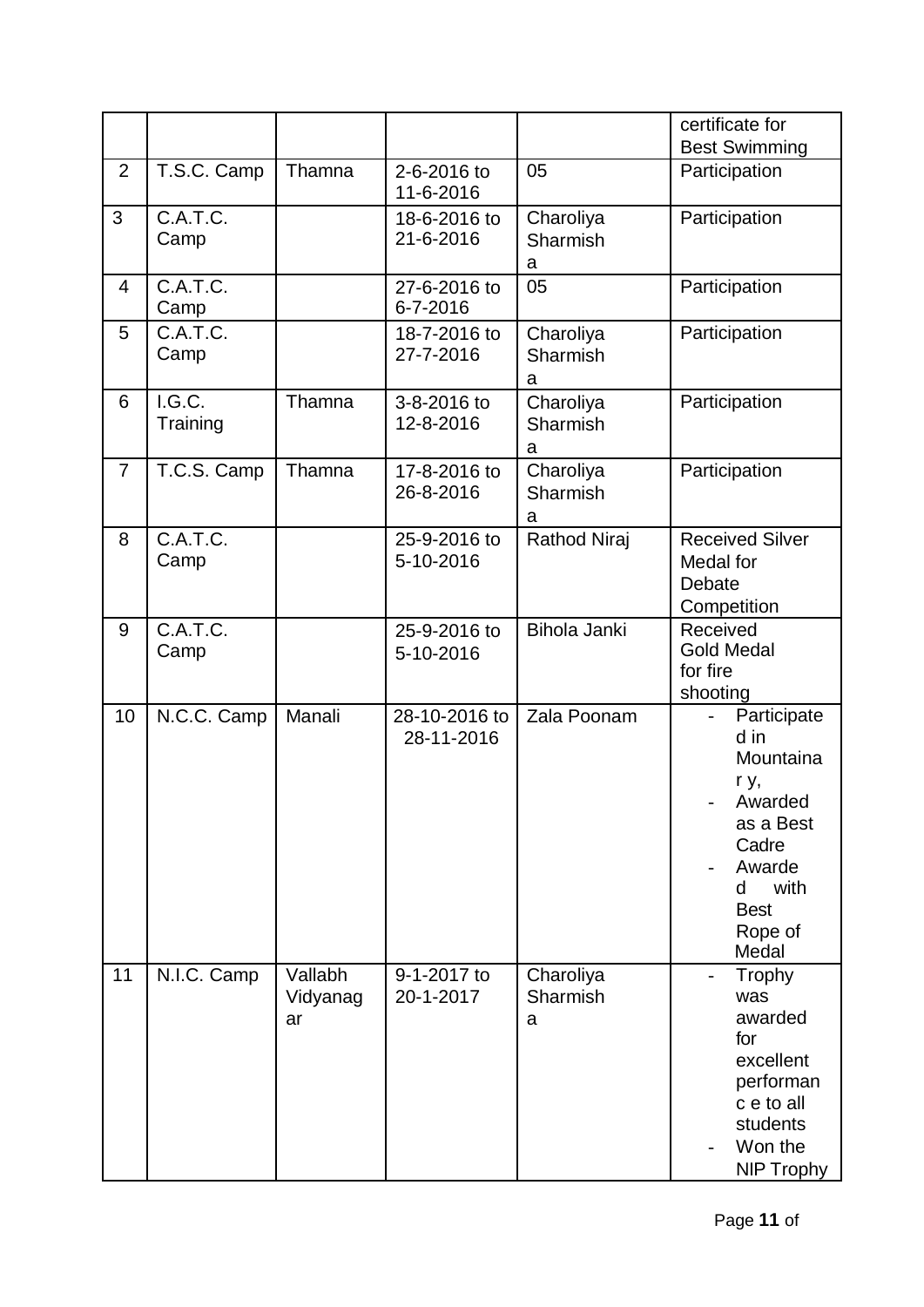| 12 | N.C.C. Camp | Jammu &<br>Kashmir<br>(Shrinaga | 25-1-2017 to<br>5-2-2017 | Patel Arti  | Awarded with<br>Gold Medal for<br><b>Best</b><br>Performance in<br>Cultural<br>Programme |
|----|-------------|---------------------------------|--------------------------|-------------|------------------------------------------------------------------------------------------|
| 13 | N.C.C. Camp | Jammu &<br>Kashmir<br>(Shrinaga | 25-1-2017 to<br>5-2-2017 | Zala Poonam | <b>Awarded with Gold</b><br>Medal for<br><b>Best</b><br>Performance<br>ın                |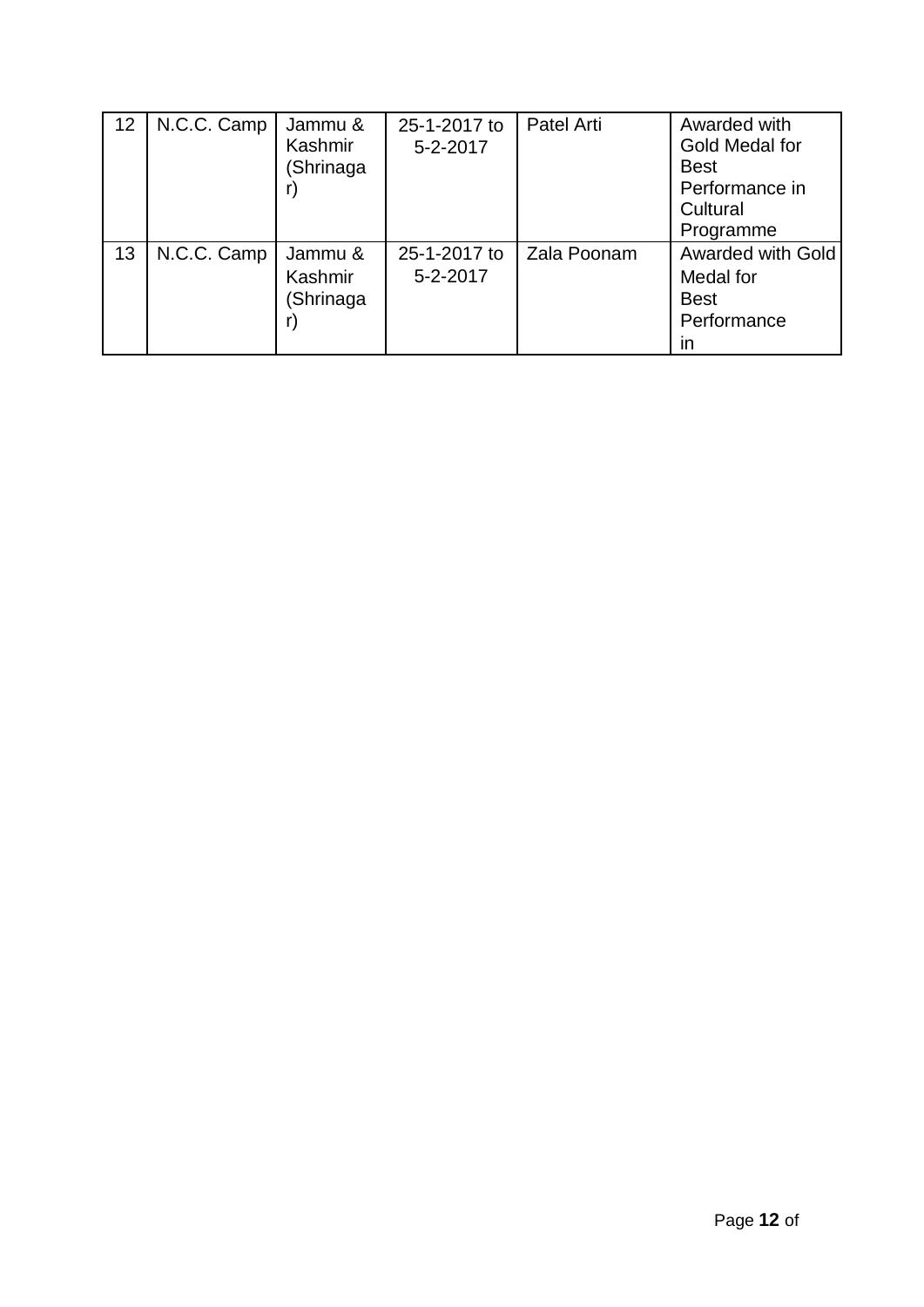|  |  | Cultural<br>Programm |
|--|--|----------------------|
|  |  | e                    |

## **Civil Defence**

| <b>No</b>      | <b>Activit</b>                     | <b>Date</b> | <b>Participate</b> |
|----------------|------------------------------------|-------------|--------------------|
|                |                                    |             | Ω                  |
|                |                                    |             | <b>Students</b>    |
| 1              | <b>Parade Practice</b>             | Every       | 20                 |
|                |                                    | Sunday      |                    |
| $\overline{2}$ | Visit to the Bilind School         | 5-7-2016    | 15                 |
|                | [Memnagar]                         |             |                    |
| 3 <sup>1</sup> | Rathyatra arranged [Shaher Kotda   | 6-7-2016    | 18                 |
|                | <b>Police Station1</b>             |             |                    |
| 4              | Participated in Parade at Bavala   | 15-8-2016   | 20                 |
| 5              | Participated in Parade at Bavala   | 26-1-2017   | 20                 |
| 6              | Performed duties in Mass Marriage  | 7-2-2017    | 4                  |
|                | [Sola, Bhagvat Vidyapith]          |             |                    |
| $\overline{7}$ | Civil Defence visit at Banaskantha | 13-2-2017   | 23                 |
|                | <b>Nerabet Border</b>              |             |                    |

# **N.S.S. (SARVODAYA)**

| Sr.            | <b>Date</b> | <b>Even</b>                            | No. of         | <b>Place</b>      |
|----------------|-------------|----------------------------------------|----------------|-------------------|
| No.            |             |                                        | <b>Student</b> |                   |
|                |             |                                        | S              |                   |
| 1              | 12-8-2016   | Celebration of Rakshabandhan           | 20             | Jeevan            |
|                |             |                                        |                | Sandhya           |
|                |             |                                        |                | Old Age           |
|                |             |                                        |                | Home              |
| $\overline{2}$ | 15-8-2016   | Flag Hoisting – Independence           | 03             | Gujarat           |
|                |             | Day                                    |                | <b>University</b> |
| 3              | 19-8-2016   | <b>Celebration of Janmastmi</b>        | 20             | Jeevan            |
| $\overline{4}$ | 9-9-2016    | <b>Campus Cleanliness</b>              | 20             | Sandhya           |
| 5              | 16-9-2016   | Guidance of 'Swachchta                 | 25             | Old Age           |
|                |             | Abhiyan'                               |                | Home              |
| 6              | 23-9-2016   | <b>Musical Games &amp; Debate with</b> | 20             |                   |
|                |             | <b>Senior Citizens</b>                 |                |                   |
| $\overline{7}$ | 4-10-2016   | <b>Navaratri Celebration</b>           | 30             |                   |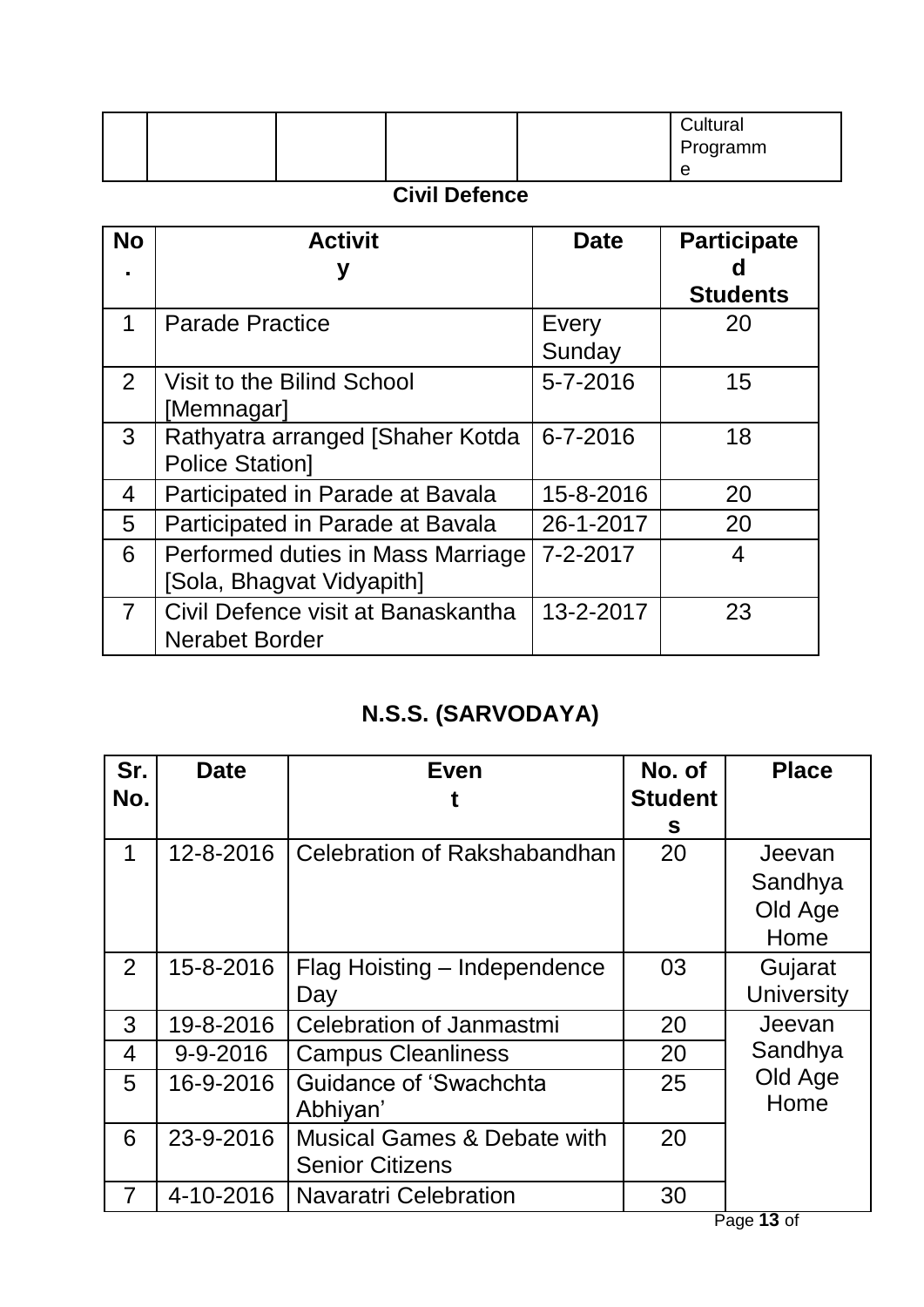|   | 23-12-<br>2016  | A Lecture by Kalpnaben 'Dikri<br>Vahal no Dario' | -30 |  |
|---|-----------------|--------------------------------------------------|-----|--|
| 9 | $30-12$<br>2016 | <b>New Year Celebration</b>                      | 25  |  |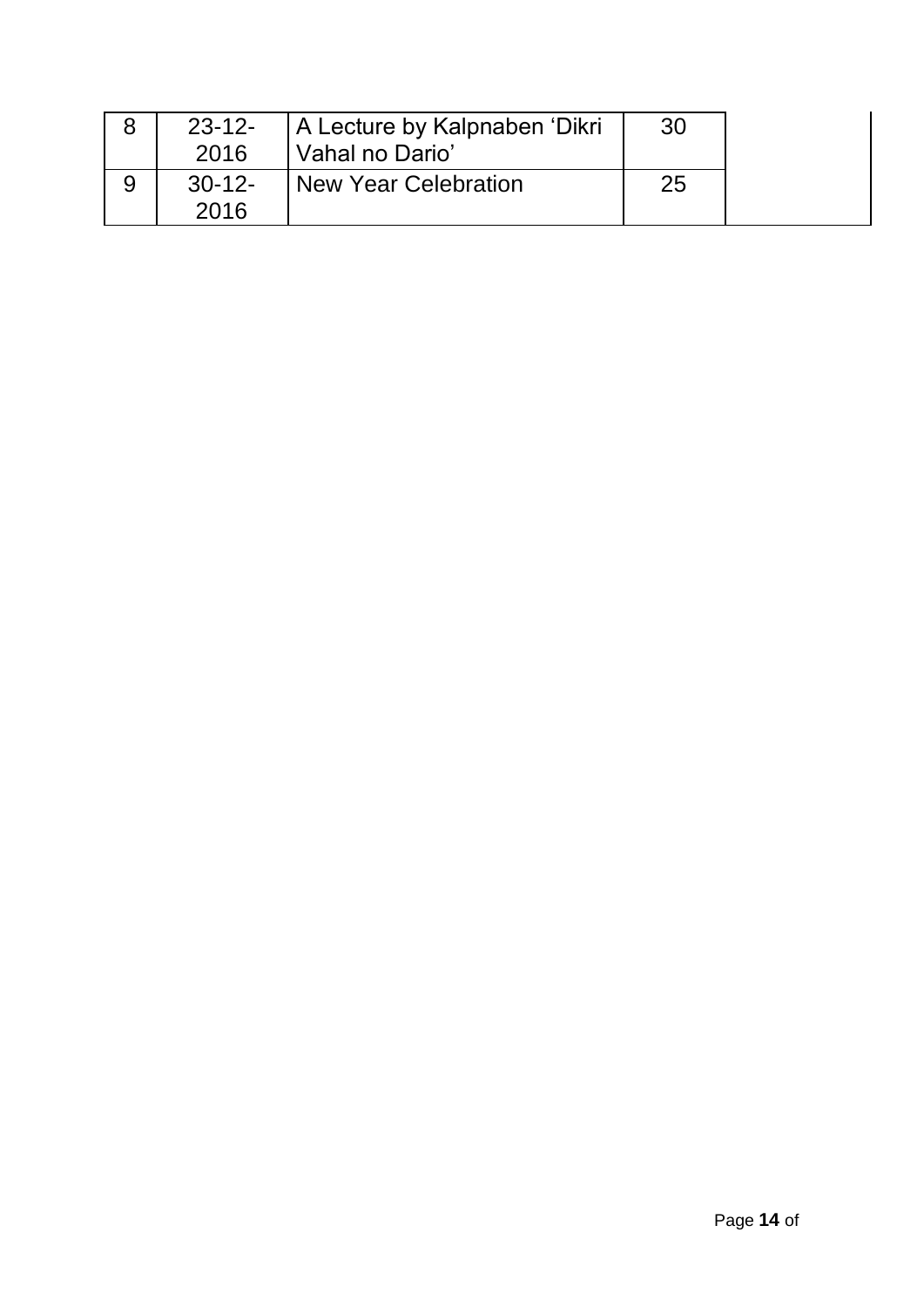| 10 |                              | 12-2-2017   Visit to adopted village Jaspur<br>and Cleanliness Drive             | 35 | Jaspur                       |
|----|------------------------------|----------------------------------------------------------------------------------|----|------------------------------|
| 11 | 21-2-2017<br>to<br>27-2-2017 | Participation in N.S.S.<br><b>Departmental Workshop</b><br>by Gujarat University | 11 | Punadra                      |
| 12 | $3 - 3 - 2017$               | Campus Cleanliness,<br><b>Story Reading for Senior</b><br><b>Citizens</b>        | 20 | Jeevan<br>Sandhya<br>Old Age |
| 13 | 23-3-2017                    | Celebration of N.S.S. Day                                                        | 35 | Home                         |

#### **PLACEMENT CELL (UDISHA)**

#### **CAMPUS TO CORPORATE PLACEMENT**

| <b>DATE</b>    | <b>NAME OF COMPANY!</b>                                        | <b>PARTICIPAN</b><br><b>TS</b> | <b>SELE</b><br><b>CT</b> | <b>SALARY</b><br>(Rs.) |
|----------------|----------------------------------------------------------------|--------------------------------|--------------------------|------------------------|
| 10/9/2016      | Print Vista &<br>Shopper's<br><b>Stop</b>                      | 85                             | 05                       | 12,500                 |
| 5/1/2017       | Toyota                                                         | 15                             | 02                       | 12,500                 |
| 28/12/201<br>6 | <b>T.C.S.</b>                                                  | 22                             | 05                       | 15,000                 |
| 16/9/2016      | <b>ICICI</b><br>BANK &<br><b>KOTAK</b><br><b>MAHINDRA BANK</b> | 35                             | 11                       | 11,500                 |
|                | <b>Bhavik Publication</b>                                      | 15                             | 03                       | 8,500                  |
| 11/2/2016      | M.G. Science College                                           | 80                             | 12                       | 10,500                 |

#### **RED RIBBON CLUB**

- Various activities were undertaken such as AIDS Day, especially to create awareness about this menace.
- To observe AIDS Day, Road Show was organized.
- In association with Red Cross Society, Thalassemia Test was conducted for the students of BA/B.Com Semester-I.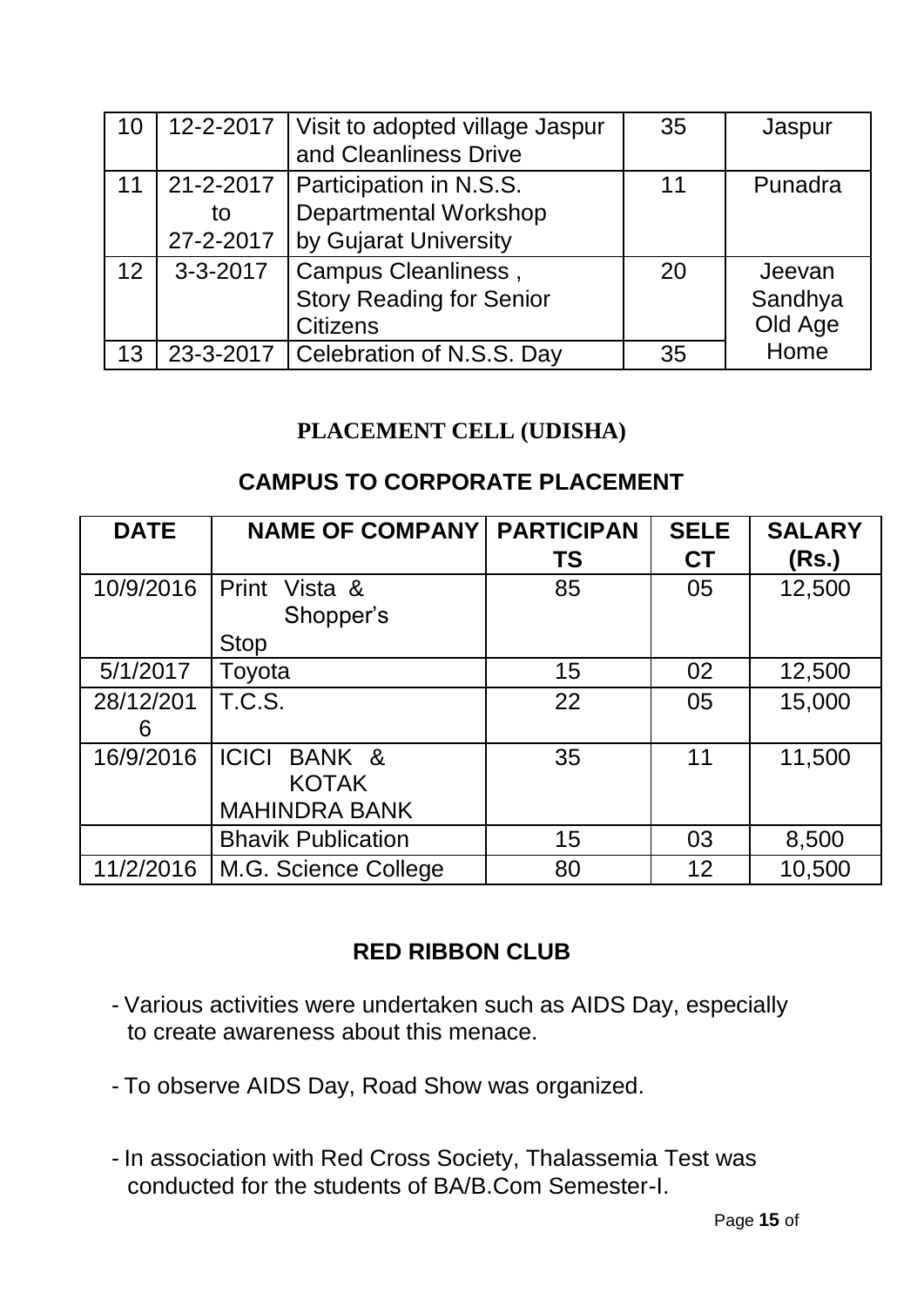# **LIBRARY (GYAN PARAB)**